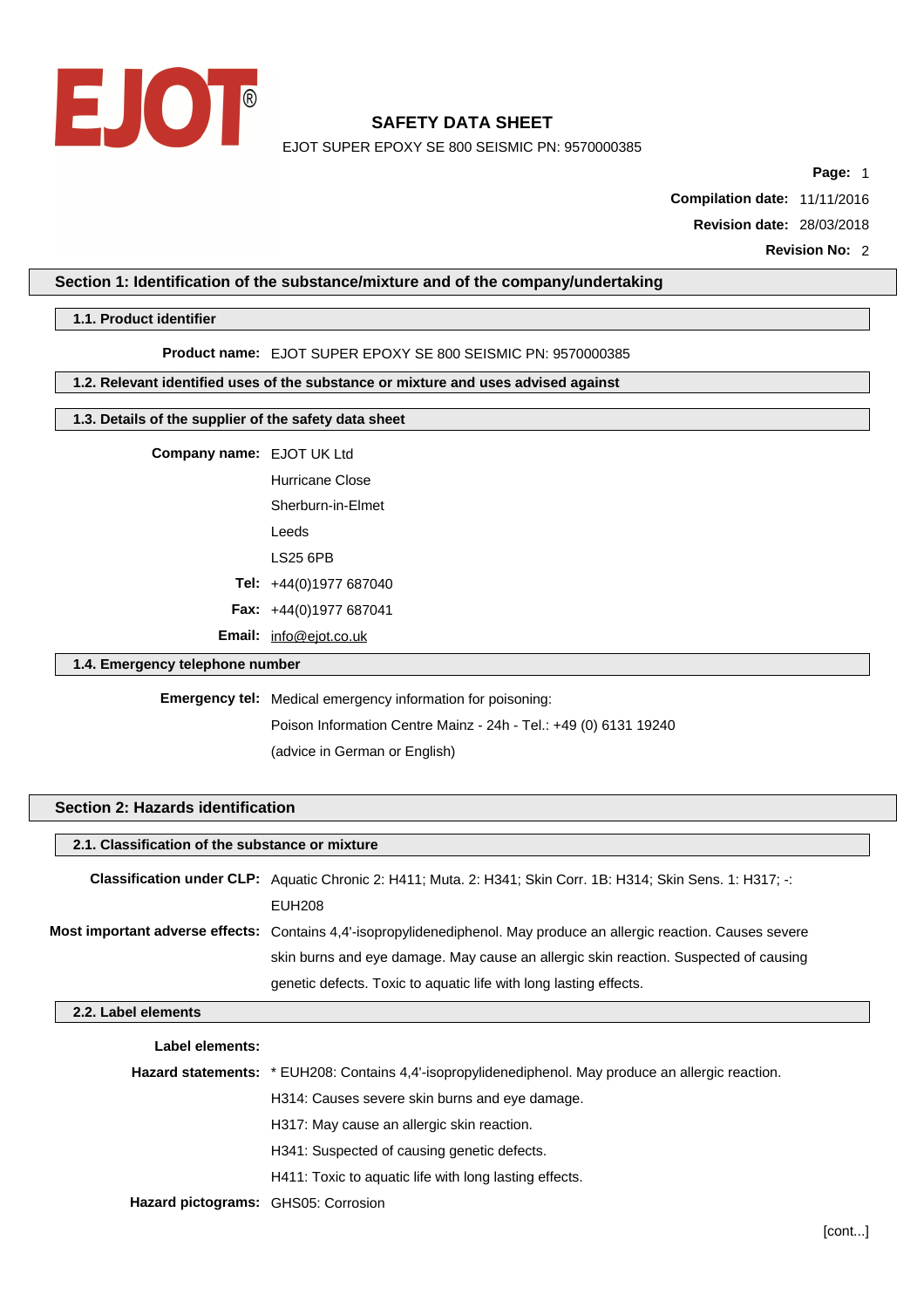# EJOT SUPER EPOXY SE 800 SEISMIC PN: 9570000385

**Page:** 2

GHS07: Exclamation mark GHS08: Health hazard GHS09: Environmental **Signal words:** Danger **Precautionary statements:** P202: Do not handle until all safety precautions have been read and understood. P280: Wear protective gloves/protective clothing/eye protection/face protection. P301+P330+P331: IF SWALLOWED: Rinse mouth. Do NOT induce vomiting P302+P352: IF ON SKIN: Wash with plenty of water. P305+P351+P338: IF IN EYES: Rinse cautiously with water for several minutes. Remove contact lenses, if present and easy to do. Continue rinsing. P308+P313: IF exposed or concerned: Get medical advice/attention. **Haz. ingredients (label):** BISPHENOL A-(EPICHLORHYDRIN) {REACTION PRODUCT}; BISPHENOL-F EPICHLORHYDRIN RESIN: MW<700; 3-AMINOMETHYL-3,5,5- TRIMETHYLCYCLOHEXYLAMINE; PHENOL

### **2.3. Other hazards**

#### **PBT:** This product is not identified as a PBT/vPvB substance.

# **Section 3: Composition/information on ingredients**

# **3.2. Mixtures**

#### **\* Hazardous ingredients:**

BISPHENOL A-(EPICHLORHYDRIN) {REACTION PRODUCT} - REACH registered number(s): 01-2119456619-26- XXXX

| <b>EINECS</b> | CAS        | PBT / WEL                | <b>CLP Classification</b>                                                                  | Percent |
|---------------|------------|--------------------------|--------------------------------------------------------------------------------------------|---------|
| 500-033-5     | 25068-38-6 | $\overline{\phantom{0}}$ | Eye Irrit. 2: H319; Skin Irrit. 2: H315;<br>Skin Sens. 1: H317; Aquatic Chronic 2:<br>H411 | 30-40%  |

#### BISPHENOL-F EPICHLORHYDRIN RESIN: MW<700

| 9003-36-5 | Skin Irrit. 2: H315; Skin Sens. 1: H317; | 10-20% |
|-----------|------------------------------------------|--------|
|           | Eye Irrit. 2: H319; Aquatic Chronic 2:   |        |
|           | H411                                     |        |

### 1,6-HEXANDIOLDIGLYCIDYLETHER - REACH registered number(s): 01-2119463471-41-0005

| 240-260-4 | 16096-31-4 | - | Aquatic Chronic 3: H412; Eye Irrit. 2:                | 10-20%. |
|-----------|------------|---|-------------------------------------------------------|---------|
|           |            |   | <sup>1</sup> H319; Skin Irrit. 2: H315; Skin Sens. 1: |         |
|           |            |   | H317                                                  |         |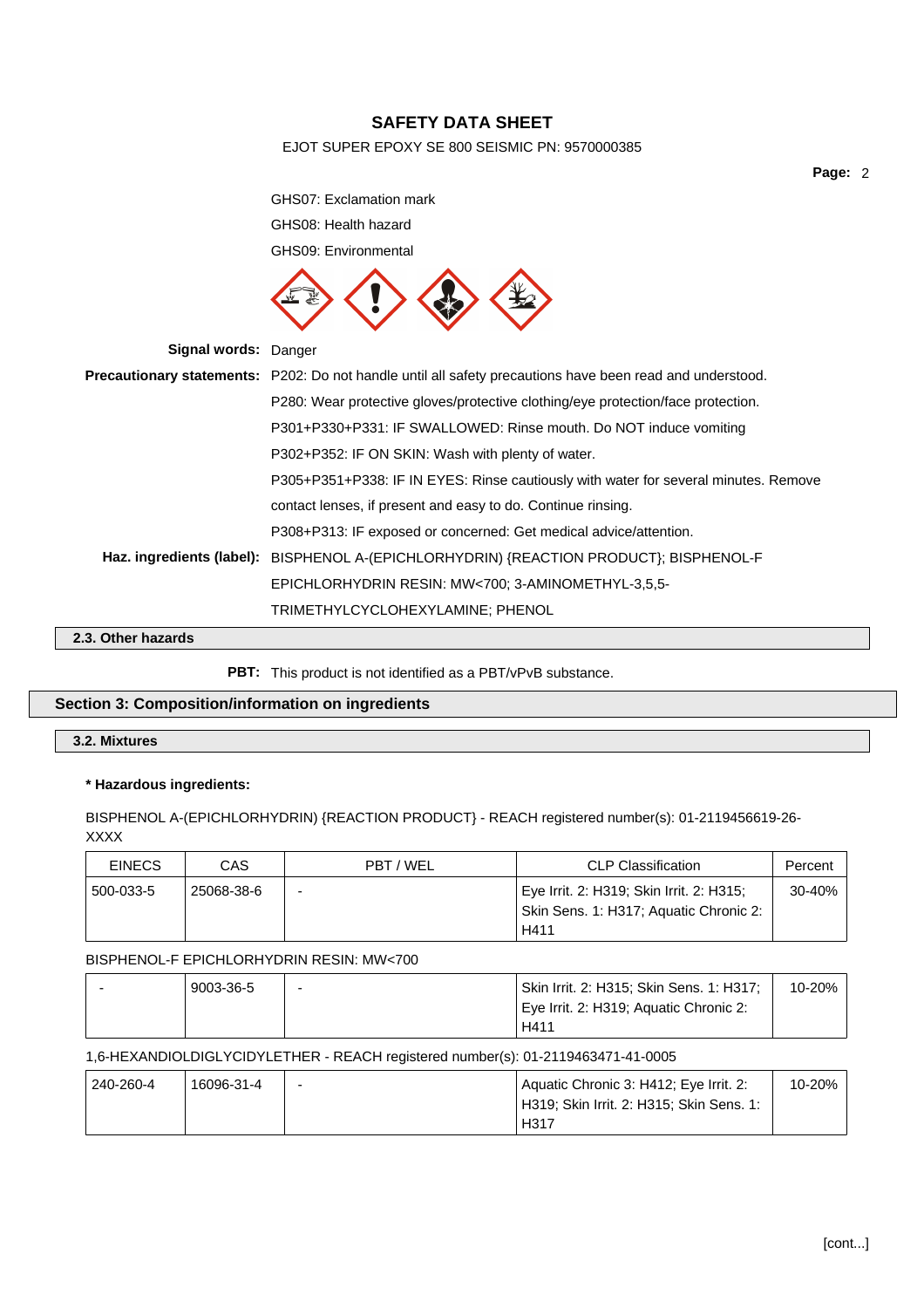# EJOT SUPER EPOXY SE 800 SEISMIC PN: 9570000385

### **Page:** 3

# 3-AMINOMETHYL-3,5,5-TRIMETHYLCYCLOHEXYLAMINE - REACH registered number(s): 01-2119514687-32-XXXX

| 220-666-8                 | 2855-13-2                           | $\blacksquare$                                                          | Acute Tox. 4: H312; Acute Tox. 4: H302;<br>Skin Corr. 1B: H314; Skin Sens. 1:<br>H317; Aquatic Chronic 3: H412           | $3 - 10%$ |
|---------------------------|-------------------------------------|-------------------------------------------------------------------------|--------------------------------------------------------------------------------------------------------------------------|-----------|
|                           |                                     |                                                                         | FORMALDEHYDE, OLIGOMERIC REACTION PRODUCTS WITH PHENOL AND M-PHENYLENEBIS(METHYLAMINE)                                   |           |
| 500-137-0                 | 57214-10-5                          |                                                                         | Skin Corr. 1C: H314; Eye Dam. 1:<br>H318; Skin Sens. 1B: H317; Aquatic<br>Chronic 3: H412                                | $3 - 10%$ |
| <b>DIETHYLENETRIAMINE</b> |                                     |                                                                         | FORMALDEHYDE, OLIGOMERIC REACTION PRODUCTS WITH 4,4'-ISOPROPYLIDENEDIPHENOL AND                                          |           |
| 500-263-6                 | 77138-45-5                          |                                                                         | Skin Corr. 1B: H314; Skin Sens. 1:<br>H317; Eye Dam. 1: H318                                                             | $3 - 10%$ |
|                           | ALKYL ESTER REF 722 43/00/2012.0028 |                                                                         |                                                                                                                          |           |
|                           |                                     |                                                                         | Eye Irrit. 2: H319                                                                                                       | 3-10%     |
|                           |                                     | 1,3-BENZENEDIMETHANAMINE - REACH registered number(s): 01-2119480150-50 |                                                                                                                          |           |
| 216-032-5                 | 1477-55-0                           |                                                                         | Skin Corr. 1B: H314; Aquatic Chronic<br>3: H412; Acute Tox. 4: H302; Skin<br>Sens. 1: H317; Acute Tox. 3: H331           | 3-10%     |
|                           |                                     | BENZYL ALCOHOL - REACH registered number(s): 01-2119492630-38           |                                                                                                                          |           |
| 202-859-9                 | 100-51-6                            |                                                                         | Acute Tox. 4: H332; Acute Tox. 4: H302                                                                                   | $1 - 3%$  |
|                           |                                     | 2,4,6-TRIS(DIMETHYLAMINOMETHYL)PHENOL                                   |                                                                                                                          |           |
| 202-013-9                 | $90 - 72 - 2$                       |                                                                         | Acute Tox. 4: H302; Eye Irrit. 2: H319;<br>Skin Irrit. 2: H315                                                           | $1 - 3%$  |
| 2,2'-IMINODIETHYLAMINE    |                                     |                                                                         |                                                                                                                          |           |
| 203-865-4                 | $111 - 40 - 0$                      |                                                                         | Acute Tox. 4: H312; Acute Tox. 4: H302;<br>Skin Corr. 1B: H314; Skin Sens. 1:<br>H317                                    | $1 - 3%$  |
|                           |                                     | PHENOL - REACH registered number(s): 01-2119471329-32-XXXX              |                                                                                                                          |           |
| 203-632-7                 | 108-95-2                            |                                                                         | Muta. 2: H341; Acute Tox. 3: H331;<br>Acute Tox. 3: H311; Acute Tox. 3: H301;<br>STOT RE 2: H373; Skin Corr. 1B:<br>H314 | <1%       |
|                           | 4,4'-ISOPROPYLIDENEDIPHENOL         |                                                                         |                                                                                                                          |           |
| 201-245-8                 | 80-05-7                             |                                                                         | Repr. 1B: H360F; STOT SE 3: H335;<br>Eye Dam. 1: H318; Skin Sens. 1:                                                     | $< 1\%$   |

# **Section 4: First aid measures**

# **4.1. Description of first aid measures**

**Skin contact:** Remove all contaminated clothes and footwear immediately unless stuck to skin. Wash

H317

immediately with plenty of soap and water. Consult a doctor.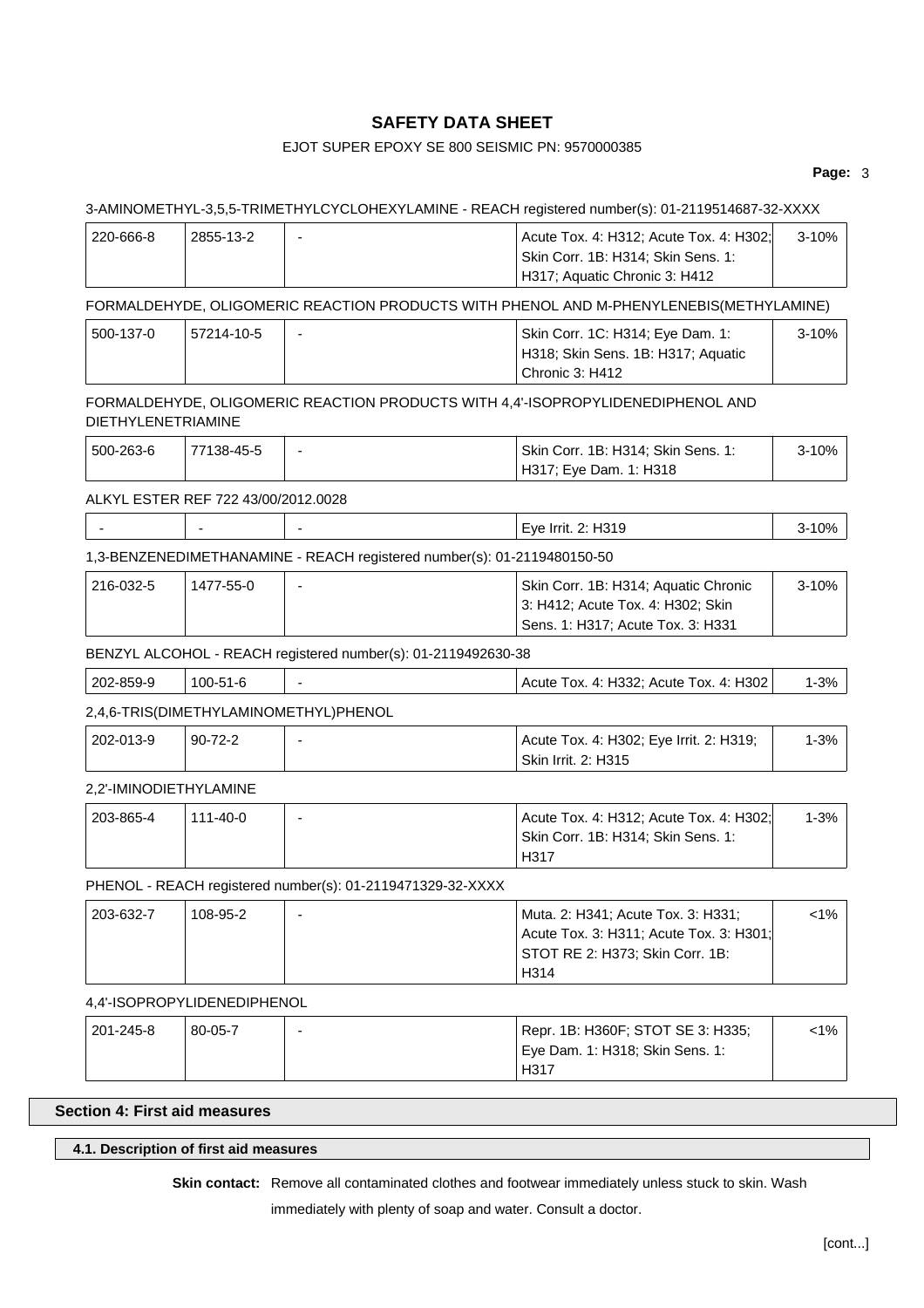# EJOT SUPER EPOXY SE 800 SEISMIC PN: 9570000385

**Eye contact:** Bathe the eye with running water for 15 minutes. Consult a doctor.

**Ingestion:** Wash out mouth with water. Consult a doctor.

**Inhalation:** Remove casualty from exposure ensuring one's own safety whilst doing so. Consult a doctor.

# **4.2. Most important symptoms and effects, both acute and delayed**

**Skin contact:** There may be irritation and redness at the site of contact.

**Eye contact:** There may be irritation and redness. The eyes may water profusely.

**Ingestion:** There may be soreness and redness of the mouth and throat.

**Inhalation:** Exposure may cause coughing or wheezing.

**Delayed / immediate effects:** No data available.

**4.3. Indication of any immediate medical attention and special treatment needed**

**Immediate / special treatment:** Show this safety data sheet to the doctor in attendance.

#### **Section 5: Fire-fighting measures**

#### **5.1. Extinguishing media**

**Extinguishing media:** Suitable extinguishing media for the surrounding fire should be used.

# **5.2. Special hazards arising from the substance or mixture**

**Exposure hazards:** In combustion emits toxic fumes.

#### **5.3. Advice for fire-fighters**

**Advice for fire-fighters:** Wear self-contained breathing apparatus. Wear protective clothing to prevent contact

with skin and eyes.

# **Section 6: Accidental release measures**

### **6.1. Personal precautions, protective equipment and emergency procedures**

**Personal precautions:** Do not attempt to take action without suitable protective clothing - see section 8 of SDS. Do not create dust. Refer to section 8 of SDS for personal protection details. Mark out the contaminated area with signs and prevent access to unauthorised personnel.

#### **6.2. Environmental precautions**

**Environmental precautions:** Do not discharge into drains or rivers.

#### **6.3. Methods and material for containment and cleaning up**

**Clean-up procedures:** Transfer to a closable, labelled salvage container for disposal by an appropriate method.

#### **6.4. Reference to other sections**

**Reference to other sections:** Refer to section 13 of SDS.

# **Section 7: Handling and storage**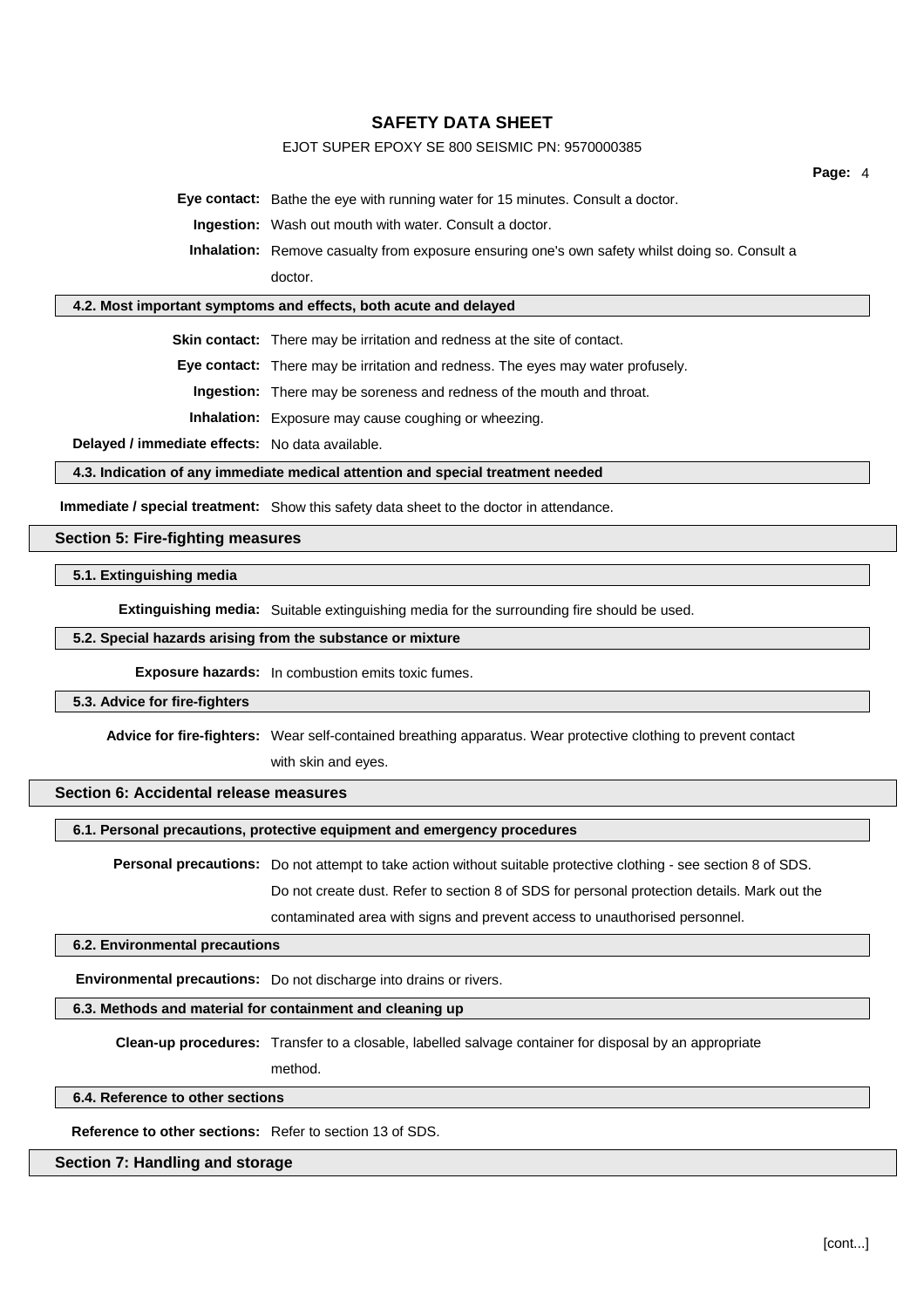# EJOT SUPER EPOXY SE 800 SEISMIC PN: 9570000385

### **7.1. Precautions for safe handling**

**Handling requirements:** Avoid direct contact with the substance. Avoid the formation or spread of dust in the air.

### **7.2. Conditions for safe storage, including any incompatibilities**

**Storage conditions:** Store in a cool, well ventilated area. Keep container tightly closed.

**Suitable packaging:** Must only be kept in original packaging.

## **7.3. Specific end use(s)**

**Specific end use(s):** Building and construction work (SU19).

**Workplace exposure limits: Respirable dust**

#### **Section 8: Exposure controls/personal protection**

#### **8.1. Control parameters**

# **Hazardous ingredients:**

#### **2,2'-IMINODIETHYLAMINE**

|       | <b>WORKDIACE EXPOSURE IIMITS:</b> |              | Respirable dust |              |
|-------|-----------------------------------|--------------|-----------------|--------------|
| State | 8 hour TWA                        | 15 min. STEL | 8 hour TWA      | 15 min. STEL |
| UK    | 4.3 mg/m3                         |              |                 |              |

#### **PHENOL**

| UK | 2 ppm                       | 4 ppm   |   |
|----|-----------------------------|---------|---|
|    | 4,4'-ISOPROPYLIDENEDIPHENOL |         |   |
| UK | 5 mg/m3                     | 5 mg/m3 | - |
|    |                             |         |   |

# **DNEL/PNEC Values**

#### **Hazardous ingredients:**

### **1,6-HEXANDIOLDIGLYCIDYLETHER**

| Type        | Exposure              | Value                 | Population     | Effect   |
|-------------|-----------------------|-----------------------|----------------|----------|
| <b>DNEL</b> | Dermal                | 2.8 mg/kg bw/day      | <b>Workers</b> | Systemic |
| <b>DNEL</b> | <b>Inhalation</b>     | 4.9 mg/m <sup>3</sup> | <b>Workers</b> | Systemic |
| <b>PNEC</b> | Fresh water           | $0.0115$ mg/l         | -              |          |
| <b>PNEC</b> | Fresh water sediments | 0.283 mg/kg           | -              |          |
| <b>PNEC</b> | Marine water          | $0.00115$ mg/l        | -              |          |
| <b>PNEC</b> | Marine sediments      | $0.0283$ mg/kg        | -              |          |
| <b>PNEC</b> | Soil (agricultural)   | $0.223$ mg/kg         | -              |          |

#### **3-AMINOMETHYL-3,5,5-TRIMETHYLCYCLOHEXYLAMINE**

| $rV$ pe     | ∟xposure  | /alue                                 | Population | Effect   |
|-------------|-----------|---------------------------------------|------------|----------|
| <b>DNEL</b> | nhalation | 20. <sup>.</sup><br>mg/m <sup>3</sup> | Workers    | Svstemic |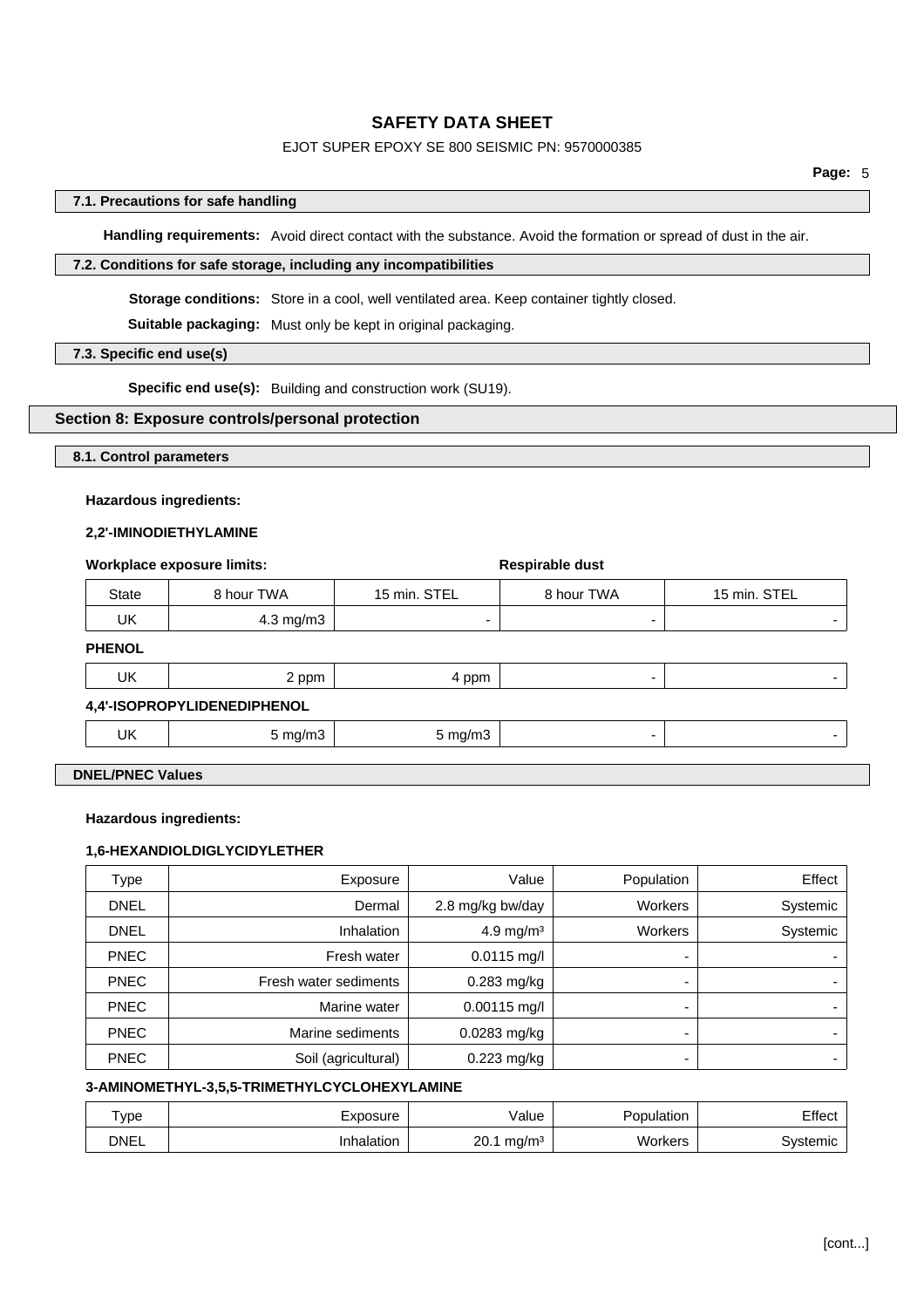# EJOT SUPER EPOXY SE 800 SEISMIC PN: 9570000385

|                                                    | <b>DNEL</b>                                                                      | Inhalation |                                                                                                          | $20.1 \text{ mg/m}^3$                                                                                          | <b>Workers</b> | Local    |  |
|----------------------------------------------------|----------------------------------------------------------------------------------|------------|----------------------------------------------------------------------------------------------------------|----------------------------------------------------------------------------------------------------------------|----------------|----------|--|
|                                                    | <b>DNEL</b>                                                                      |            | Oral                                                                                                     | 0.526 mg/kg bw/day                                                                                             | Consumers      | Systemic |  |
|                                                    | <b>PNEC</b>                                                                      |            | Marine water                                                                                             | $0.006$ mg/l                                                                                                   |                |          |  |
|                                                    | 8.2. Exposure controls                                                           |            |                                                                                                          |                                                                                                                |                |          |  |
|                                                    | <b>Engineering measures:</b> Ensure there is sufficient ventilation of the area. |            |                                                                                                          |                                                                                                                |                |          |  |
|                                                    |                                                                                  |            |                                                                                                          | Respiratory protection: Self-contained breathing apparatus must be available in case of emergency. Respiratory |                |          |  |
|                                                    |                                                                                  |            | protective device with particle filter.                                                                  |                                                                                                                |                |          |  |
|                                                    |                                                                                  |            | Hand protection: Protective gloves. Nitrile gloves. Viton gloves. Recommended thickness of material >0.4 |                                                                                                                |                |          |  |
|                                                    |                                                                                  |            | mm. Breakthrough time of the glove material > 8 hours. As the product is a preperation                   |                                                                                                                |                |          |  |
|                                                    |                                                                                  |            | of several substances, the resistance of the glove material can not be calculated in                     |                                                                                                                |                |          |  |
|                                                    |                                                                                  |            | advance and has therefore to be checked prior to the application.                                        |                                                                                                                |                |          |  |
|                                                    |                                                                                  |            | <b>Eye protection:</b> Safety glasses. Ensure eye bath is to hand.                                       |                                                                                                                |                |          |  |
|                                                    | Skin protection: Protective clothing.                                            |            |                                                                                                          |                                                                                                                |                |          |  |
|                                                    | <b>Environmental:</b> No special requirement.                                    |            |                                                                                                          |                                                                                                                |                |          |  |
| <b>Section 9: Physical and chemical properties</b> |                                                                                  |            |                                                                                                          |                                                                                                                |                |          |  |

#### **9.1. Information on basic physical and chemical properties**

| <b>State: Paste</b>                   |                                 |
|---------------------------------------|---------------------------------|
| <b>Colour:</b> Various                |                                 |
|                                       | <b>Odour:</b> Perceptible odour |
| <b>Solubility in water: Insoluble</b> |                                 |
| <b>Relative density: 1.44</b>         |                                 |

#### **9.2. Other information**

**Other information:** Solid suspension - classified as non-flammable according to results from Test N.1 test method for readily combustible solids.

### **Section 10: Stability and reactivity**

#### **10.1. Reactivity**

**Reactivity:** Stable under recommended transport or storage conditions.

**10.2. Chemical stability**

**Chemical stability:** Stable under normal conditions.

### **10.3. Possibility of hazardous reactions**

**Hazardous reactions:** Hazardous reactions will not occur under normal transport or storage conditions.

**10.4. Conditions to avoid**

**Conditions to avoid:** Heat.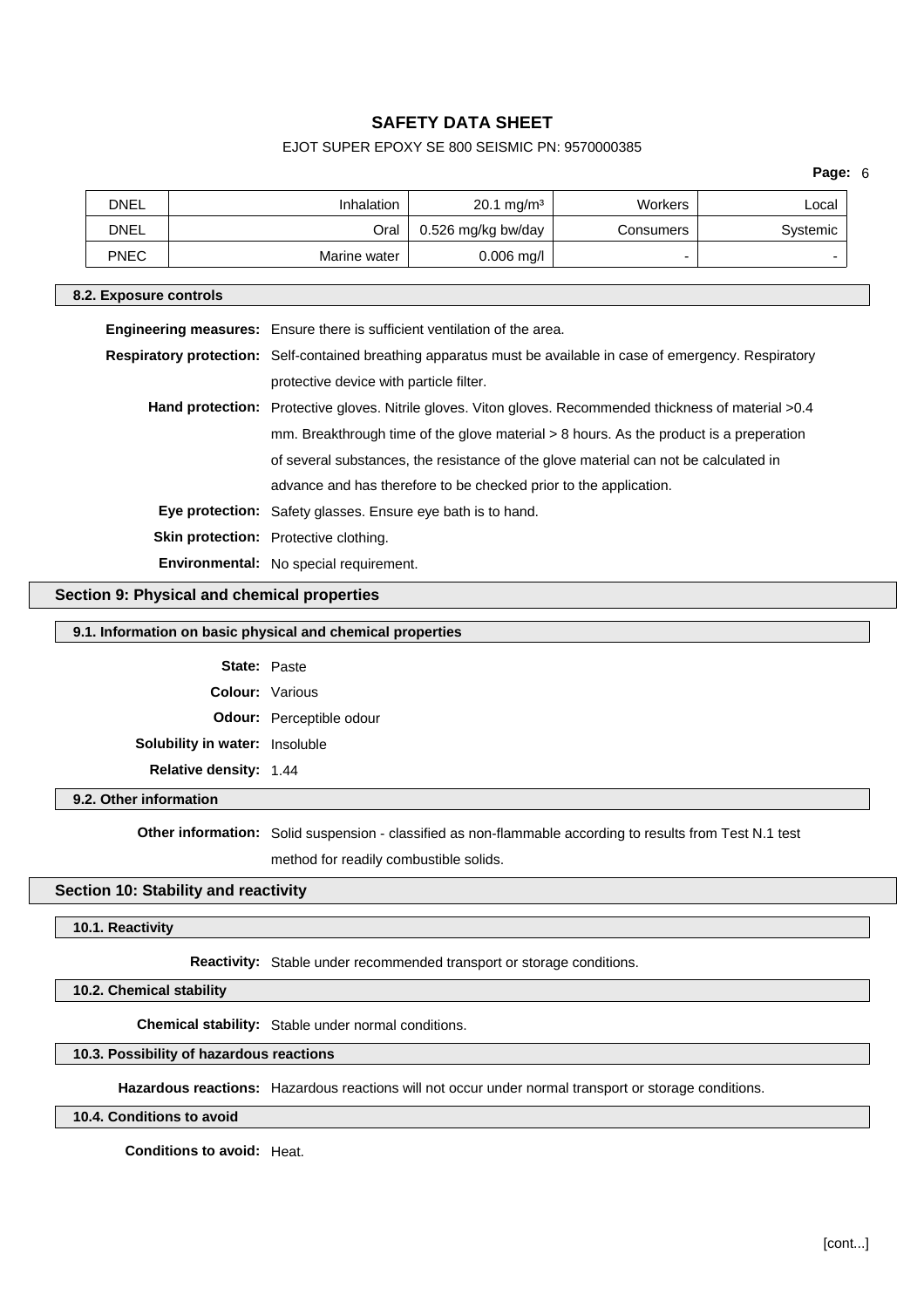# EJOT SUPER EPOXY SE 800 SEISMIC PN: 9570000385

**Page:** 7

# **10.5. Incompatible materials**

# **Materials to avoid:** Strong oxidising agents. Strong acids.

# **10.6. Hazardous decomposition products**

**Haz. decomp. products:** In combustion emits toxic fumes.

### **Section 11: Toxicological information**

**11.1. Information on toxicological effects**

### **Hazardous ingredients:**

# **BISPHENOL A-(EPICHLORHYDRIN) {REACTION PRODUCT}**

| ORL <sup>'</sup> | <b>MUS</b> | LD50 | 15600     | mg/kg |
|------------------|------------|------|-----------|-------|
| ' ORL            | RAT        | LD50 | $11400 +$ | mg/kg |
| <b>SKN</b>       | <b>RBT</b> | LD50 | >20       | ml/kg |

# **3-AMINOMETHYL-3,5,5-TRIMETHYLCYCLOHEXYLAMINE**

|  | ORAL<br>- - -<br>RA. | LD50 | 030 | ma/ka<br>. . |
|--|----------------------|------|-----|--------------|
|--|----------------------|------|-----|--------------|

#### **1,3-BENZENEDIMETHANAMINE**

| <b>DERMAL</b>  | <b>RAT</b> | LD50 | >2000 | mg/kg |
|----------------|------------|------|-------|-------|
| ' ORAL         | RAT        | LD50 | 930   | mg/kg |
| <b>VAPOURS</b> | <b>RAT</b> | LD50 | 11    | mg/kg |

#### **BENZYL ALCOHOL**

| <b>IVN</b>       | <b>RAT</b> | LD50 | 53   | mg/kg |
|------------------|------------|------|------|-------|
| ORL              | <b>MUS</b> | LD50 | 1360 | mg/kg |
| <sup>1</sup> ORL | <b>RAT</b> | LD50 | 1230 | mg/kg |

# **2,4,6-TRIS(DIMETHYLAMINOMETHYL)PHENOL**

| ORL        | <b>RAT</b> | LD50 | 1200 | mg/kg |
|------------|------------|------|------|-------|
| <b>SKN</b> | <b>RAT</b> | LD50 | 1280 | mg/kg |

# **2,2'-IMINODIETHYLAMINE**

| <b>IPR</b> | <b>RAT</b> | LD50 | 74  | mg/kg           |
|------------|------------|------|-----|-----------------|
| ORL        | <b>MUS</b> | LD50 | 970 | $\lfloor$ mg/kg |
| ' ORL      | <b>RAT</b> | LD50 | 970 | $\lfloor$ mg/kg |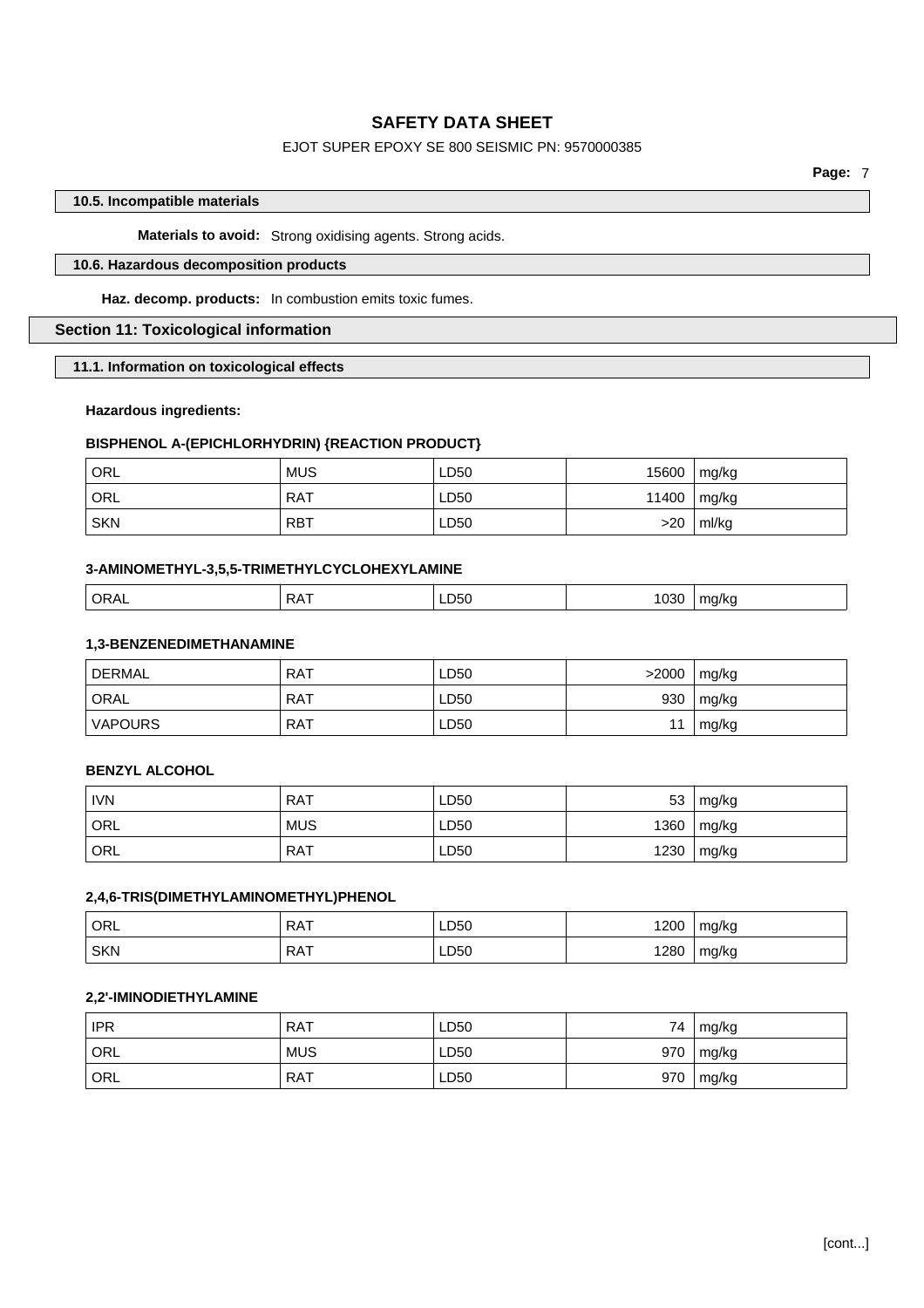# EJOT SUPER EPOXY SE 800 SEISMIC PN: 9570000385

**Page:** 8

# **PHENOL**

| ' ORL | <b>MUS</b> | LD50 | 270 | mg/kg |
|-------|------------|------|-----|-------|
| ORL   | <b>RAT</b> | LD50 | 317 | mg/kg |
| SCL   | <b>RAT</b> | LD50 | 460 | mg/kg |

# **4,4'-ISOPROPYLIDENEDIPHENOL**

| ' ORL      | <b>MUS</b>      | LD50      | 2400 | mg/kg |
|------------|-----------------|-----------|------|-------|
| <b>ORL</b> | <b>RAT</b><br>. | LD50<br>. | 3250 | mg/kg |

### **Relevant hazards for product:**

| Hazard                         | Route      | Basis                 |
|--------------------------------|------------|-----------------------|
| Skin corrosion/irritation      | <b>DRM</b> | Hazardous: calculated |
| Serious eye damage/irritation  | OPT        | Hazardous: calculated |
| Respiratory/skin sensitisation | DRM        | Hazardous: calculated |
| Germ cell mutagenicity         | --         | Hazardous: calculated |

#### **Symptoms / routes of exposure**

**Skin contact:** There may be irritation and redness at the site of contact.

**Eye contact:** There may be irritation and redness. The eyes may water profusely.

**Ingestion:** There may be soreness and redness of the mouth and throat.

**Inhalation:** Exposure may cause coughing or wheezing.

**Delayed / immediate effects:** No data available.

**Other information:** Not applicable.

### **Section 12: Ecological information**

**12.1. Toxicity**

**Ecotoxicity values:** No data available.

#### **12.2. Persistence and degradability**

**Persistence and degradability:** Biodegradable.

**12.3. Bioaccumulative potential**

**Bioaccumulative potential:** No bioaccumulation potential.

**12.4. Mobility in soil**

**Mobility:** Insoluble in water. Heavier than water.

# **12.5. Results of PBT and vPvB assessment**

**PBT identification:** This product is not identified as a PBT/vPvB substance.

**12.6. Other adverse effects**

**Other adverse effects:** Negligible ecotoxicity.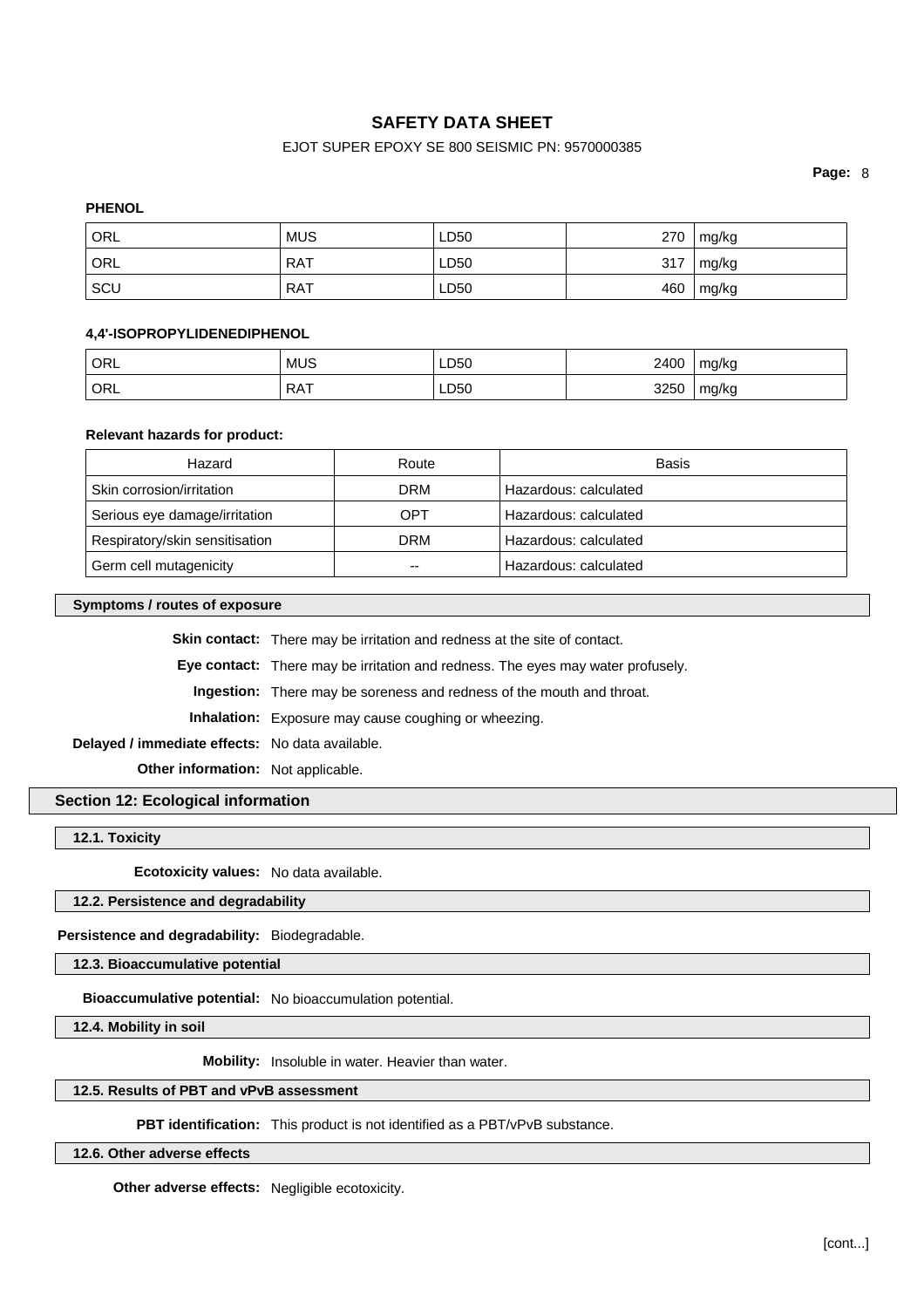# EJOT SUPER EPOXY SE 800 SEISMIC PN: 9570000385

| <b>Section 13: Disposal considerations</b> |                                                                                                                    |  |
|--------------------------------------------|--------------------------------------------------------------------------------------------------------------------|--|
| 13.1. Waste treatment methods              |                                                                                                                    |  |
|                                            | Disposal operations: Transfer to a suitable container and arrange for collection by specialised disposal           |  |
|                                            | company.                                                                                                           |  |
|                                            | Disposal of packaging: Dispose of in a regulated landfill site or other method for hazardous or toxic wastes.      |  |
|                                            | NB: The user's attention is drawn to the possible existence of regional or national                                |  |
|                                            | regulations regarding disposal.                                                                                    |  |
| <b>Section 14: Transport information</b>   |                                                                                                                    |  |
| 14.1. UN number                            |                                                                                                                    |  |
| UN number: UN3259                          |                                                                                                                    |  |
| 14.2. UN proper shipping name              |                                                                                                                    |  |
|                                            | Shipping name: AMINES, SOLID, CORROSIVE, N.O.S.                                                                    |  |
|                                            | (3-AMINOMETHYL-3,5,5-TRIMETHYLCYCLOHEXYLAMINE; 2,2'-IMINODIETHYLAMINE;                                             |  |
|                                            | 1,3-BENZENEDIMETHANAMINE; FORMALDEHYDE, OLIGOMERIC REACTION                                                        |  |
|                                            | PRODUCTS WITH 4,4'-ISOPROPYL)                                                                                      |  |
| 14.3. Transport hazard class(es)           |                                                                                                                    |  |
| Transport class: 8 (9)                     |                                                                                                                    |  |
| 14.4. Packing group                        |                                                                                                                    |  |
| Packing group: II                          |                                                                                                                    |  |
| 14.5. Environmental hazards                |                                                                                                                    |  |
| Environmentally hazardous: Yes             | Marine pollutant: Yes                                                                                              |  |
| 14.6. Special precautions for user         |                                                                                                                    |  |
|                                            |                                                                                                                    |  |
| Tunnel code: F                             |                                                                                                                    |  |
| Transport category: 2                      |                                                                                                                    |  |
| <b>Section 15: Regulatory information</b>  |                                                                                                                    |  |
|                                            | 15.1. Safety, health and environmental regulations/legislation specific for the substance or mixture               |  |
| Specific regulations: Not applicable.      |                                                                                                                    |  |
| 15.2. Chemical Safety Assessment           |                                                                                                                    |  |
|                                            | Chemical safety assessment: A chemical safety assessment has not been carried out for the substance or the mixture |  |
|                                            | by the supplier.                                                                                                   |  |
| <b>Section 16: Other information</b>       |                                                                                                                    |  |
| <b>Other information</b>                   |                                                                                                                    |  |
|                                            |                                                                                                                    |  |

**Other information:** This safety data sheet is prepared in accordance with Commission Regulation (EU) No